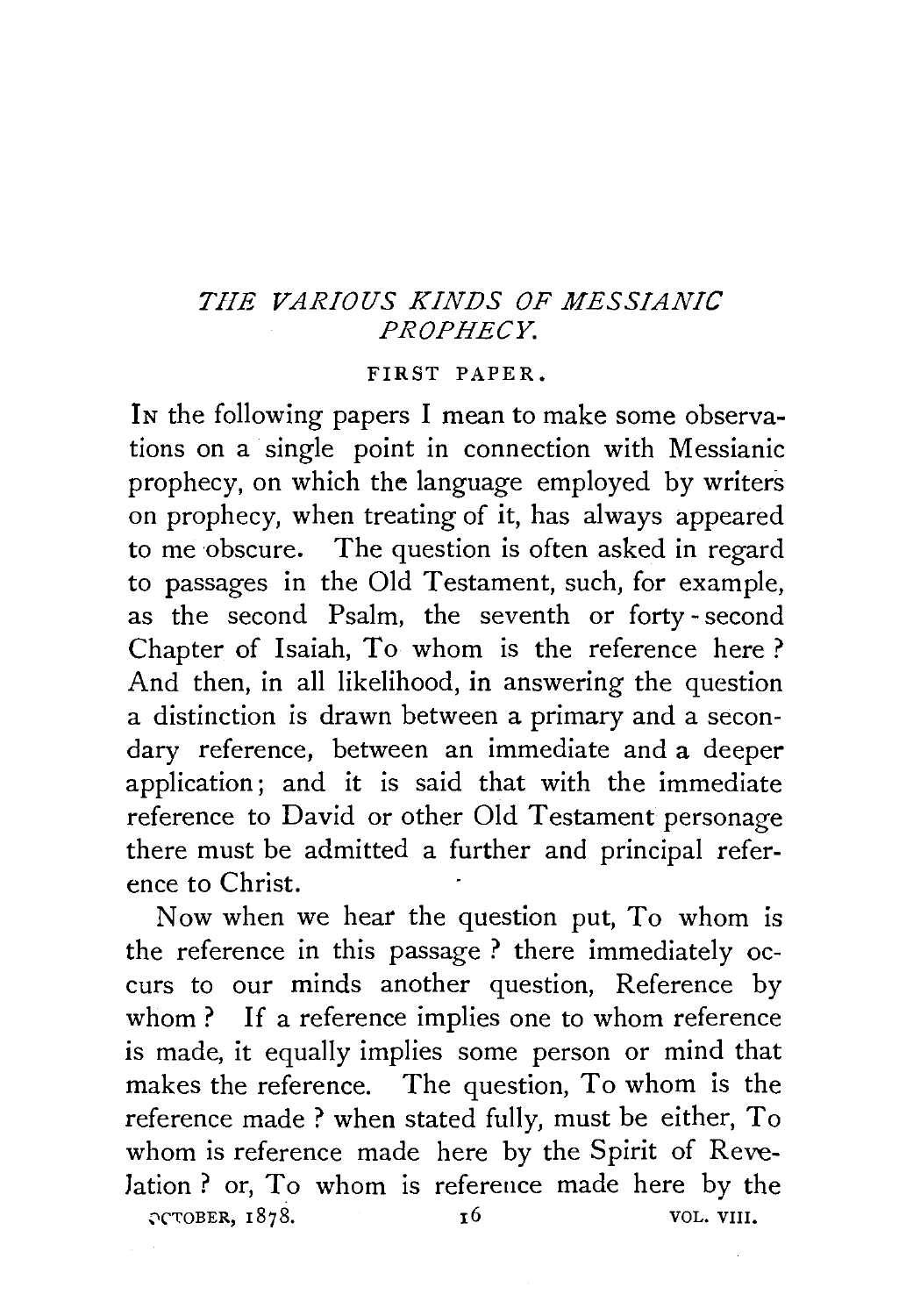Israelitish author of the passage? But these questions, though both legitimate enough, are perfectly distinct, and may admit of distinct answers. The questions are both legitimate. For it is assumed here that there was a Spirit of Revelation active in Old Testament times in unfolding truth, and that the Hebrew mind must have had relations with God of another kind than the Gentile nations had, in order to produce the Old Testament Scriptures. But this Spirit of Revelation must have had more knowledge than the human writer, and wider views, and have comprehended not only the whole scope of any particular truth, but, what was a much profounder thing, the whole scope of the general scheme of which any particular truth was but a fragment. An eye which sees the whole field must estimate any object upon it differently from one which sees that particular object or its immediate surroundings only. No possible understanding can be come to of Revelation unless some such assumptions as the following be made: first, that Revelation from its earliest beginnings in the Old Testament to its latest statements in ·the New is one coherent system of thought ; second, that this system gradually grew, and that in the long history of the Hebrew people we can trace it in good part from its germs to its full efflorescence; and, third, that the system did not advance in a mechanical way by the Spirit of Revelation injecting into the mind of some writer now an opinion and then a fact out of all connection with the writer's experience or his country's life, but that the truth progressed in an organic way, and arose through the forms and occasions of a personal and national life, which both religiously and intellectually was of the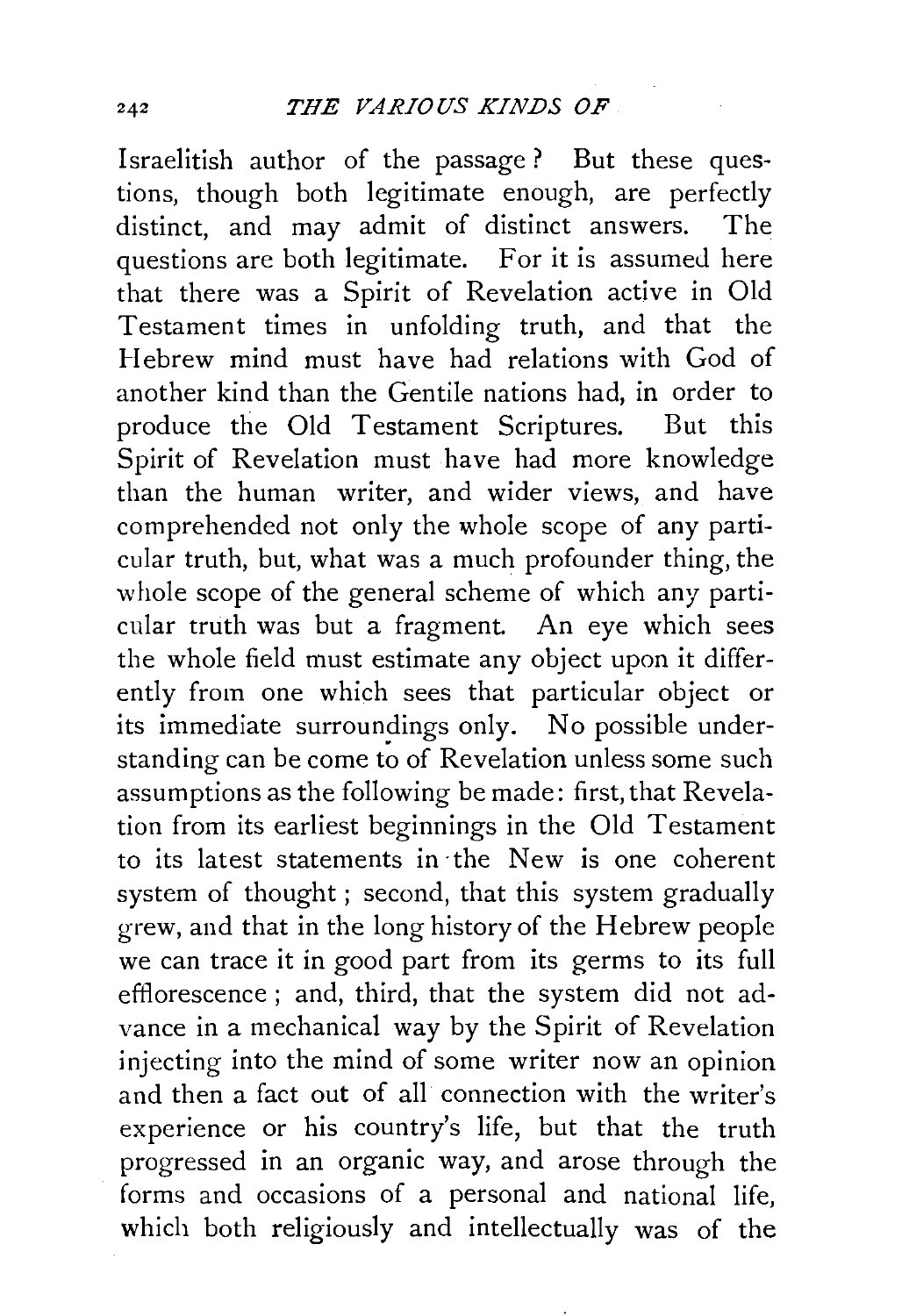profoundest character. But if these axioms be true, we may say quite fairly that the meaning or reference in the mind of the Spirit of Revelation was different from that of the Hebrew writer. To the one the whole was in view, the end was seen in the beginning, and the line, longer or shorter, of intermediate development through which the beginning should rise into the perfect end, was visible in all its extent : while the view of the other was necessarily limited, and though he always spoke or wrote intelligently, and with an earnestness never surpassed by any teacher or moralist in other lands, yet his conceptions of the truth he was teaching must have been coloured by the relations amidst which he stood, and by the nature of his own mind; and his comprehension of the relation of any truth to the whole must have been less or greater according to circumstances, many of which it might be difficult to estimate.

The distinction here drawn will be no less, perhaps to some even more, apparent, if what I have called the Spirit of Revelation be not supposed to be a conscious mind at all, but be regarded as a mere personification to which the name revelation-spirit might be better applied, and which would be identical with the *idea* of the system in its perfect state, which we call revelation. This idea is Christianity. And it is evident that it is from the point of view of this *idea* that the New Testament writers generally speak, and that they throw back the perfection of this idea upon the imperfect and only germinating condition of the system in the Old Testa• ment. Of course, they regard the Spirit of Revelation as a person, but they regard Him as having in view the perfect form of a truth in the New Testament even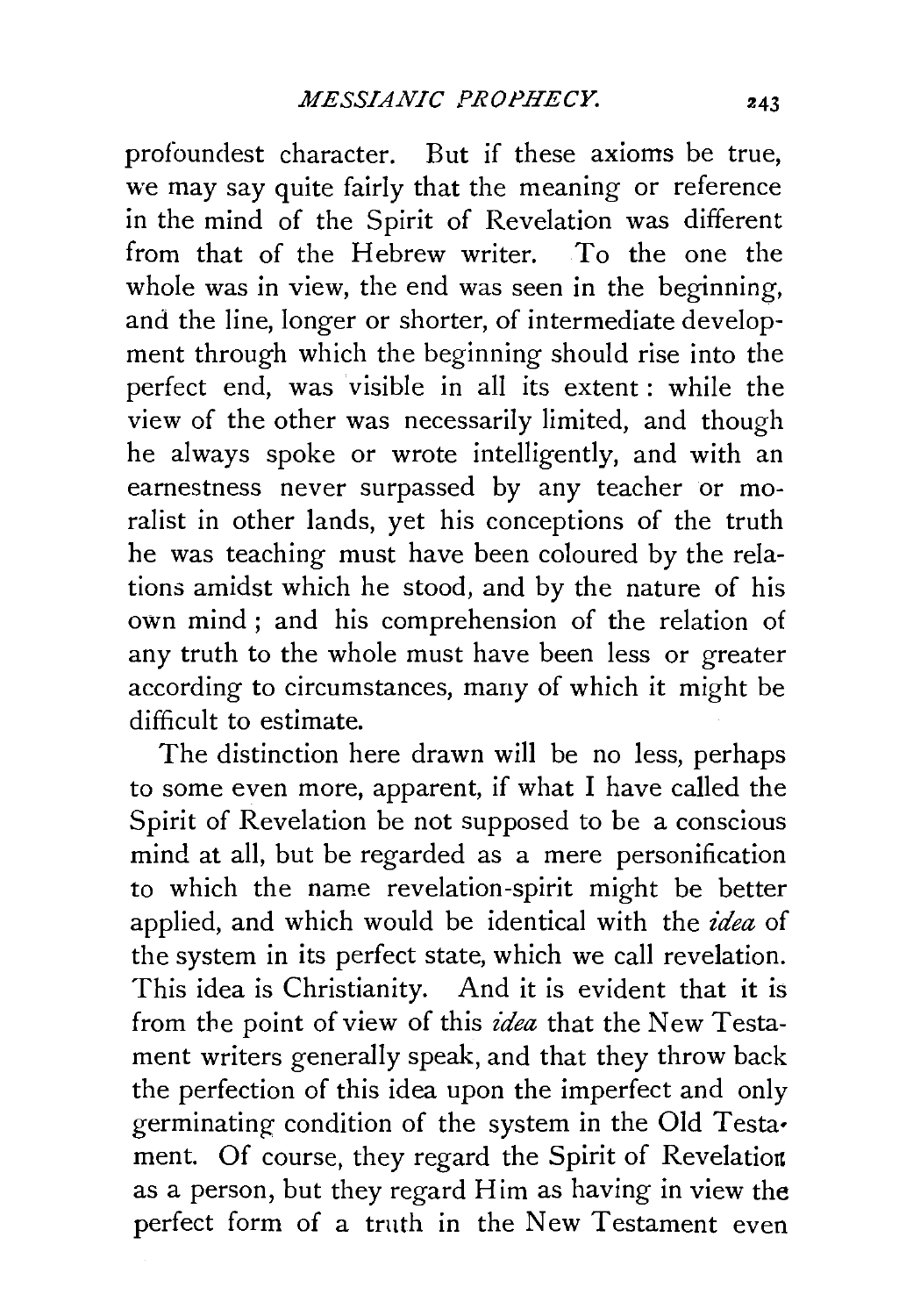when giving imperfect indications of it in the Old ; and, therefore, they find in the most rudimentary statement in the Old the expression of the fully developed truth of the New Dispensation. The question, therefore, What was the meaning of the Spirit of Revelation in any particular place? becomes very much, What is the truth taught in that place in its perfect or highest form? and to answer this question we must have recourse to the ultimate form of the system of Revelation in the New Testament. The whole was always had in view in giving any part. The part was but an instalment carrying with it a promise of the whole, and an intention both ultimately to give, and meantime to suggest, the whole. And on account of the progressive and germinant character of the Revelation, there lay in every fragment or germ of a truth a prophecy, for there was in it a determination towards that form which was its perfection or fulfilment. And in using the Old Testament now, especially for purposes of edification, this ought to be remembered ; and we should feel that we fail to do justice to the Old Testament if, when expounding any truth taught in it, we do not bring into connection with the passage explained the highest form of the truth as revealed in the New Testament. For to omit this would be to fall short of giving a full account of the Old Testament, as much as one would fall short of giving a true account of a child who furnished an inventory of his organs and stature and relations to the things about him, but omitted to state that there was a principle of growth in him, and that he manifested a *tendency* to become a man.

It may be asked, seeing the Revelation was progressive, and given mediately through the forms and oc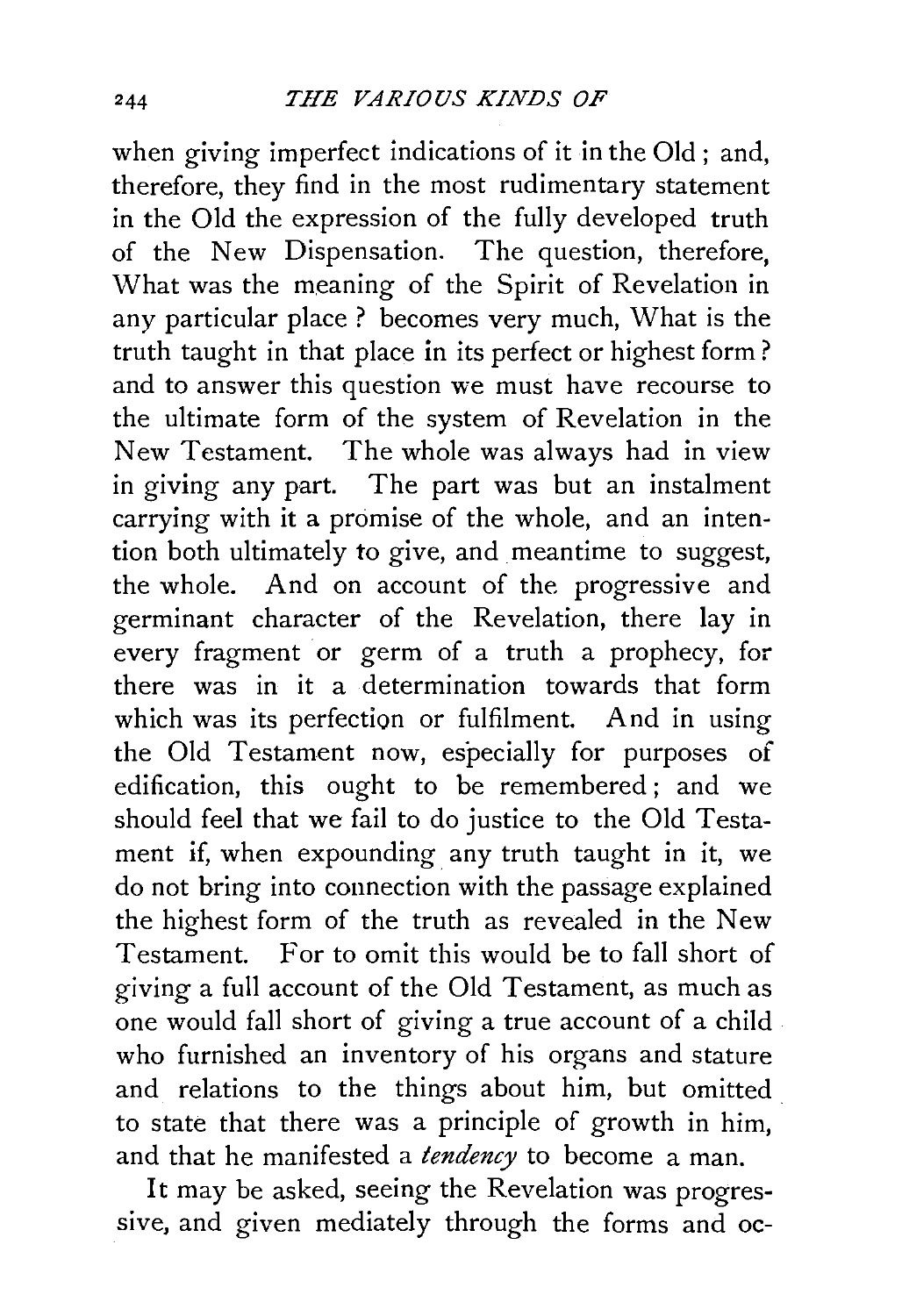casions of a personal and national life, must we not consider the fragments and germs of truth in their various shapes, and with the varied colours which different ages lent them, to be what the Spirit of Revelation designed to be revealed at these particular times, and therefore his meaning ? Undoubtedly; for the disposition of events out of which the truth arose and which threw it into shape and lent it its colour, was never accidental, but some part of that history of Israel which we regard as due to God's special providence; and the mind of the prophet was always under the guidance and teaching of God in considering and estimating it. But as the events and circumstances referred to were those that surrounded the author, and helped to determine his mind, and as his mind and tongue were the mould on which at last the truth was formed, the meaning of the Spirit of Revelation, thus considered, does not differ from the meaning of the Hebrew author. It is this meaning of the Hebrew author which, in any critical and scientific study of the Old Testament as a progressive unfolding of truth, we are most interested in; and it is in regard to this Hebrew author that I mean to put the question, To whom in the passages of the Old Testament usually called Messianic is reference made? Whom has the Hebrew author in his mind in these various passages ? It may be supposed that the Hebrew author has not always the same Subject in his mind, and that consequently there are various kinds of Messianic prophecies in Scripture.

First, then, there are *real* Messianic prophecies or statements in the Old Testament; that is, statements made by the Hebrew writers with direct and conscious reference to the Messiah. or to something in his kinedom.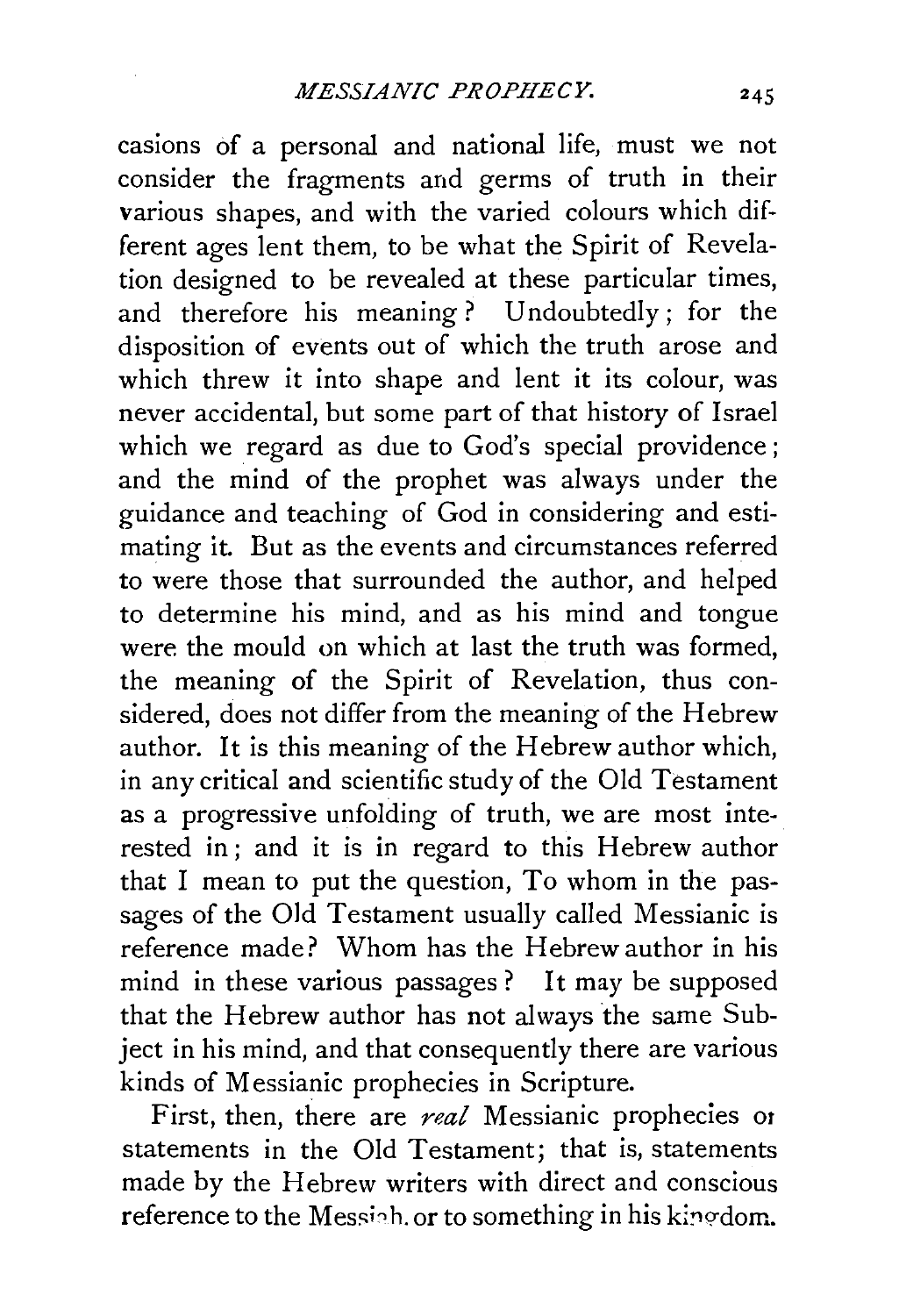The term Messiah means "anointed." As applied to a certain future King, for whom at a particular stage in the history of Israel people and prophets began to look, it is perhaps taken from the second Psalm : "The kings of the earth set themselves, and the rulers take counsel together against the Lord and against his Anointed." The Psalm may, or may not, have immediate reference to this King in the mind of its author; certainly it came before the time of our Lord to be generally expounded of the expected King; and the name " Son of God," also applied to Him, is perhaps taken from the same Psalm. Hence Peter, in answer to the query, "Whom say ye that I am?" replied, "Thou art the Messiah, the Son of the living God ;" and Jesus accepted the designation, adding that not flesh and blood, but his Father, had revealed this truth to his disciple. The name is supposed by many to be given to this expected King already in Daniel ix. 25: "From the going forth of the commandment to restore and to build Jerusalem unto Messiah the Prince shall be seven weeks." It was certainly quite current of Him in the age of Christ, for the woman of Samaria said to Jesus, "I know that Messias cometh, and when he is come, he will tell us all things ; " and Jesus again claims to be this expected Messiah: "I that speak unto thee am he." But by whatever name called, it is beyond controversy that the prophets did anticipate the advent of a King who, though of the line of David, was to be possessed of extraordinary endowments. "It is a fact indisputable and undisputed that for a long time before the birth at Bethlehem the Jews were looking out for a prince who was to arise to them from David's house. They were 'waitmg for the consolation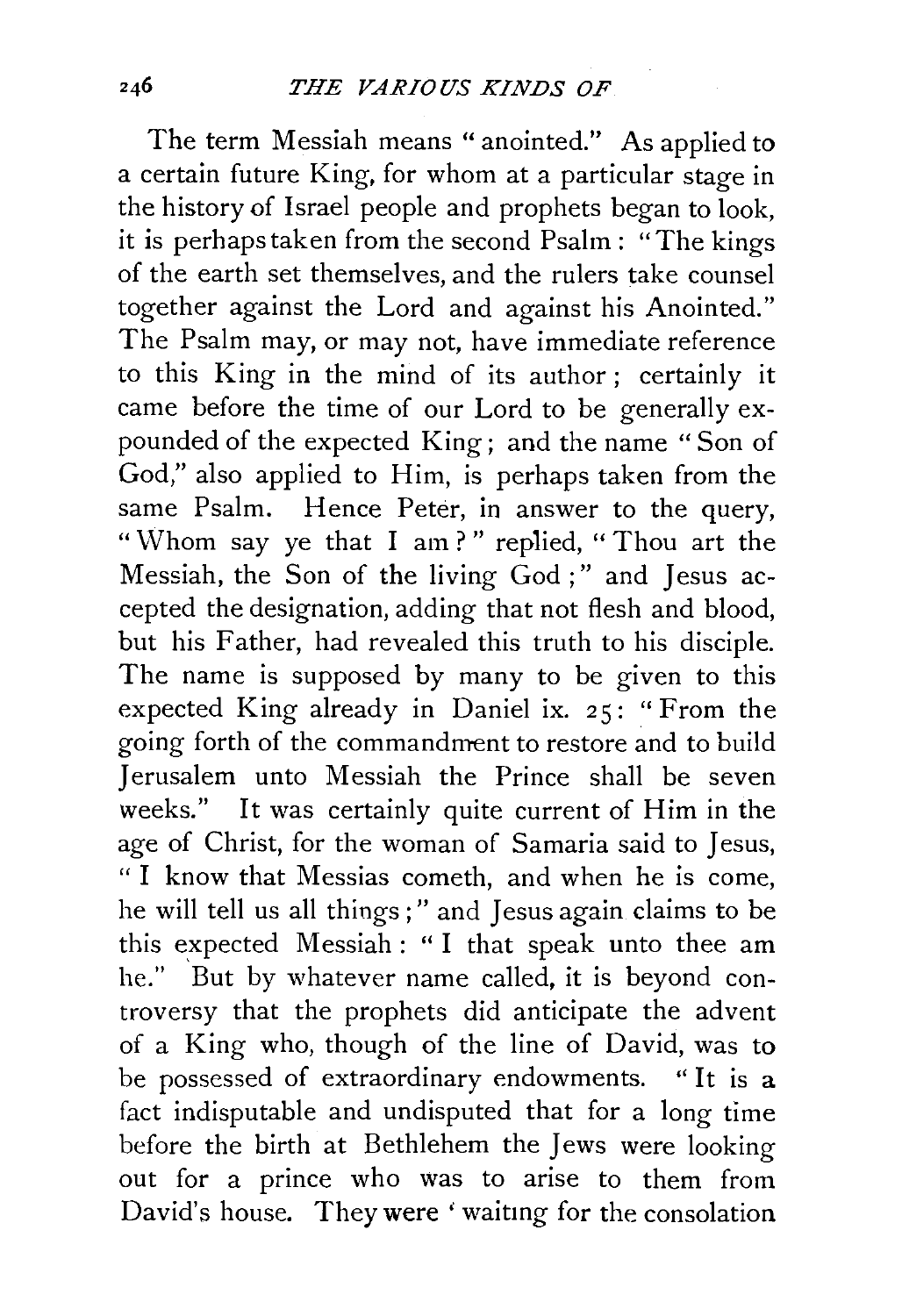of Israel.' ..• The expectation of a redeemer and prince had been growing in the hearts of the people ever since the captivity, and may even be traced back through the preceding centuries as far as the accession of Rehoboam, the fatal era when the hopes of perpetual unity and dominion which had been cherished during the brilliant reigns of David and Solomon were so lamentably frustrated by the final disruption of the kingdom. From that time till the cessation of prophecy a long succession of predictions announced the advent of a Son of David, of the increase of whose government and peace there should be no end." <sup>1</sup>

In confirmation of the opinion advanced in the above extract, the passage referred to at the end of it needs only to be read : " To us a child is born, to us a son is given : and his name shall be called Wonderful, Counsellor, The mighty God, The everlasting Father, The Prince of Peace" (Isa. ix. 6). That the expectation of a special king of the line of David, under whom the kingdom should attain its perfection, existed among the prophets, is " undisputed." The only point in dispute is the time and circumstances when the expectation arose. It is certainly not probable that the expectation of any special king existed anterior to the rise of the kingdom. For by the law of progressive revelation the external events of history, though they cannot be considered as the measure of prophetic truth (as if prophecy were merely the consciousness of history), may always be regarded as what gave occasion to its being spoken; and the varying Messianic element in the Old Testament is but the ideal and glorified reflection of the varying history and institutions of the people. The

<sup>1</sup> Binnie, "The Psalms," p. 158.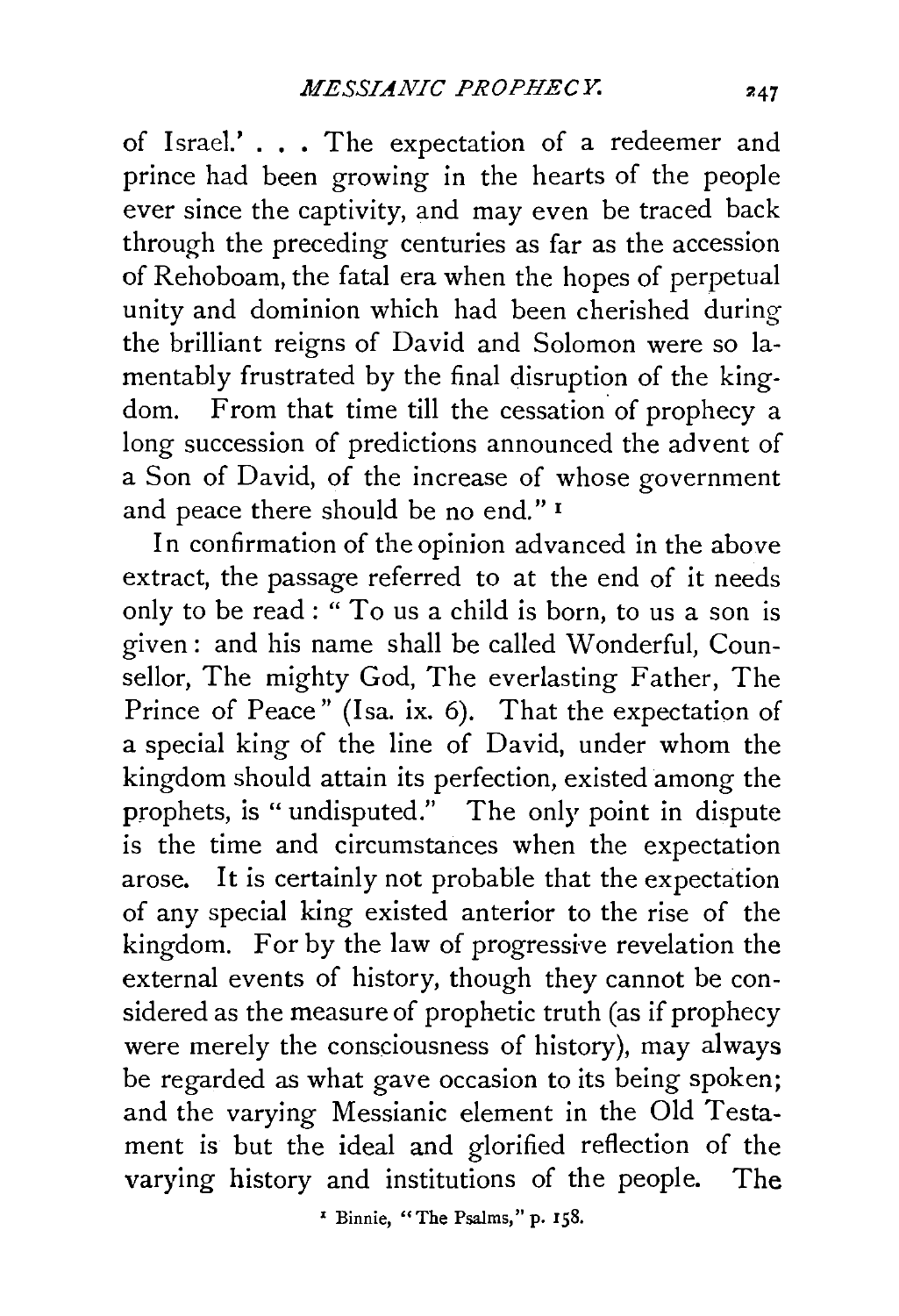anticipation of a perfect king could not arise before there were imperfect kings. But it is certain, on the other hand, that we find the anticipation in full blossom in the time of Isaiah and his contemporary Micah, and even if possible in a manner more pronounced in the elder Zechariah: " Rejoice greatly 0 daughter of Zion, behold thy king cometh unto thee," &c. (Zech. ix. 9). In the above extract the anticipation is traced as high up as the time of Rehoboam, and no further. This date is probably an inference from the fact that the disruption of the kingdom took place under that king. But there is no evidence in the Old Testament itself which would lead us higher up than Zechariah and Isaiah. except evidence which would carry us as high as David himself. Between the splendid circle of Messianic Psalms, including the second and the hundred and tenth, supposed to belong to the era of David, and founded at least on Nathan's oracle to him in 2 Samuel Chapter vii., and the prophecies just referred to in the writers of the Assyrian age, there are no references made to a personal Messiah. The great prophets of the north, Elijah and Elisha, have no such doctrine to declare. Neither, so far as we know, has Jonah. Nor yet is any such specific doctrine found in Joel, a prophet of the south, probably of a high antiquity. And even coming lower down, to Amos and Hosea, the one a prophet whose calling was exercised in the north, and the other a native of that kingdom, we do not find in their prophecies, though falling within the borders of the Assyrian age, any such specific predictions as occur in Isaiah. They both indeed predict the restoration of the House of David to universal authority over the tribes of Israel, the one more generally and the other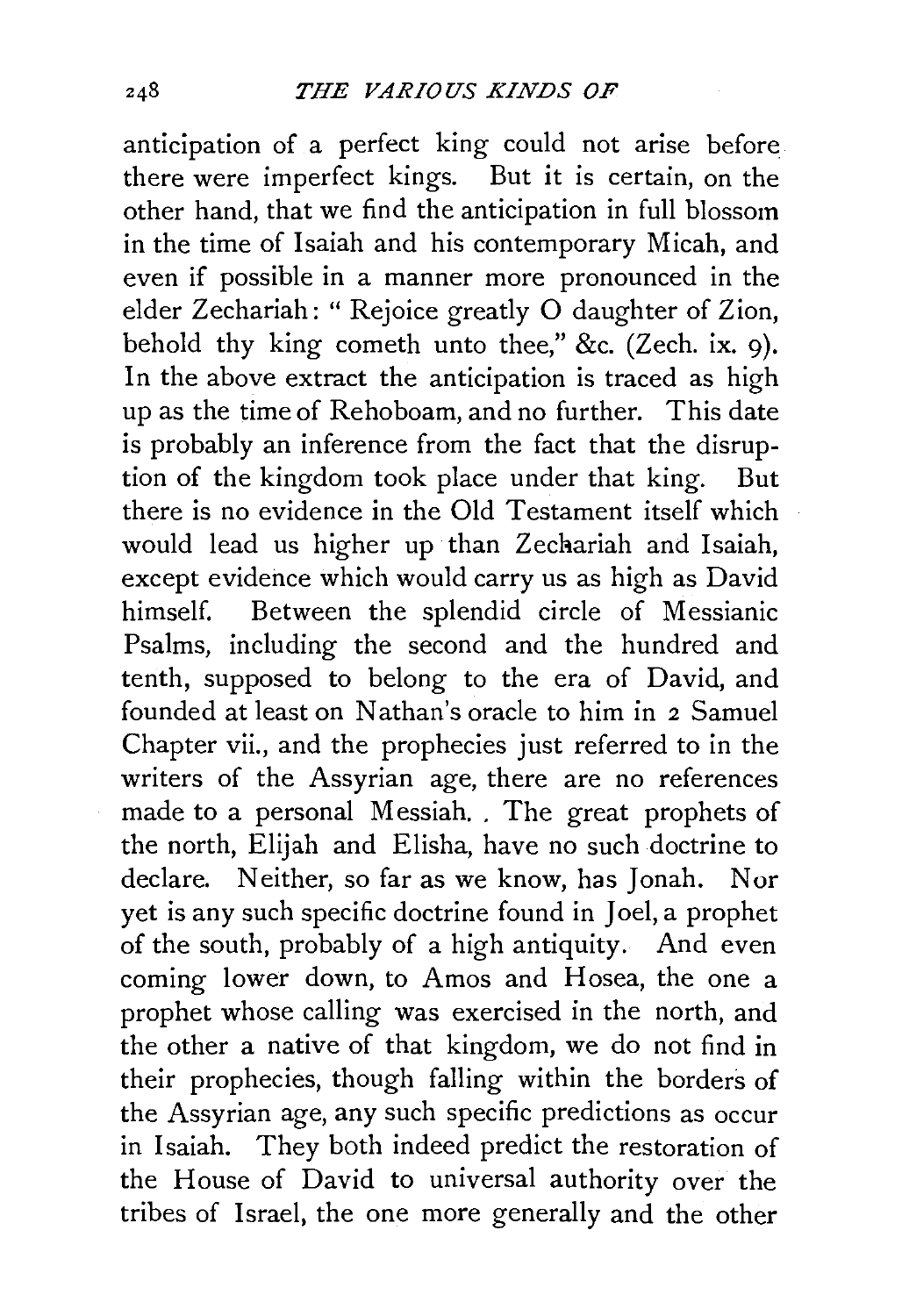distinctly: "In that day I will raise up the tabernacle of David that is fallen, and close up the breaches thereof ; and I will raise up his ruins, and will build it as in the days of old" (Amos ix. 11) ; "Afterward shall the children of Israel return and seek Jehovah their God and David their king" (Hos. iii. 5). But though Hosea distinctly predicts the reunion of all the tribes again under the House of David, it is doubtful whether we are entitled to extract from his language any particular views regarding the condition of the Davidic House at the time referred to. The prophet is strong in his reprobation of the schism of the north ; he couples departure from the House of David and returning to it with departing from Jehovah and returning to Him, regarding the things as almost identical, and the divided condition of the kingdom is in his view incompatible with the idea of it. And when he speaks of returning to David their king, he has in his mind the vacillating conduct of the northern tribes in the actual history of David, as well as their secession from his house in the person of his grandson ; and we cannot be sure that he means more by the language than that they shall reverse their act of rebellion and undo their past history. . In the mouth of Jeremiah and Ezekiel the expression, "seek David their king," may have a meaning more particular, because ere their day the great predictions of Isaiah and Micah had intervened ; and they may employ the older phraseology to cover both the old and more general as well as the new and more precise truth.

It is not, however, so much to the date of the origin of a precise Messianic hope that I desire to caJl attention here, as to the fact of its existence at some stage or other of the history of Israel. The question of date is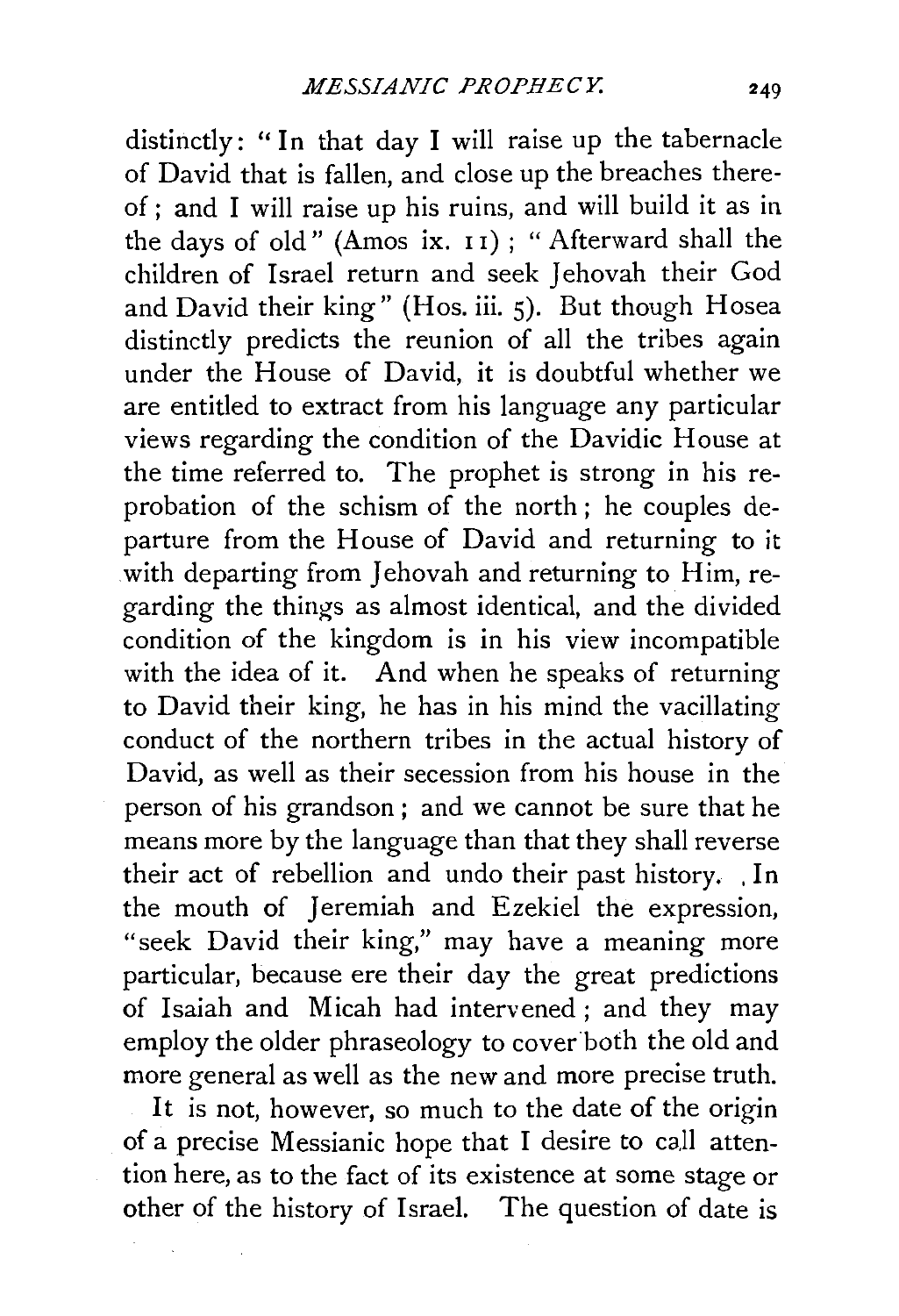a very complicated one, for many reasons. Two things in particular tend to complicate it. First, the Messianic hope is a very varied hope. It does not run in one stream, but in many ; and these streams, rising in regions very unlike, are of very different hues and have quite distinct characters: and though they all move towards the same point at last, this could not have been foreseen at the beginning, and was scarcely believed even when witnessed. The Messianic is the perfection and ideal of the common, whether the common be "man," or "priest," or " saint," or " king," or, in short, whatever it may be. How soon, therefore, and in what circumstances, the religious mind found it necessary and was enabled to break up the complex class, and disengage from it one individual in whom the ideal character should first be realized, in order that it might be communicated to the whole, is a thing not easy to determine. We may say, however, with some certainty, that much that was spoken by Old Testament writers in the general, or of themselves as members of a class, came to be understood by readers and interpreters of the Old Testament, particularly in the generations preceding the birth of Christ, of an Individual. These interpreters rightly perceived that such things could never be realized in a class in the present age of the world ; and, with their minds filled from other sources with the hope of a perfect Individual, they transferred the description to Him. This fact enables us to put the proper value on Messianic interpretations current in the age of our Lord. These interpretations will be found to be invariably reasonabie. They apply to the right Person the thoughts and ideas of the Old Testament passages. They are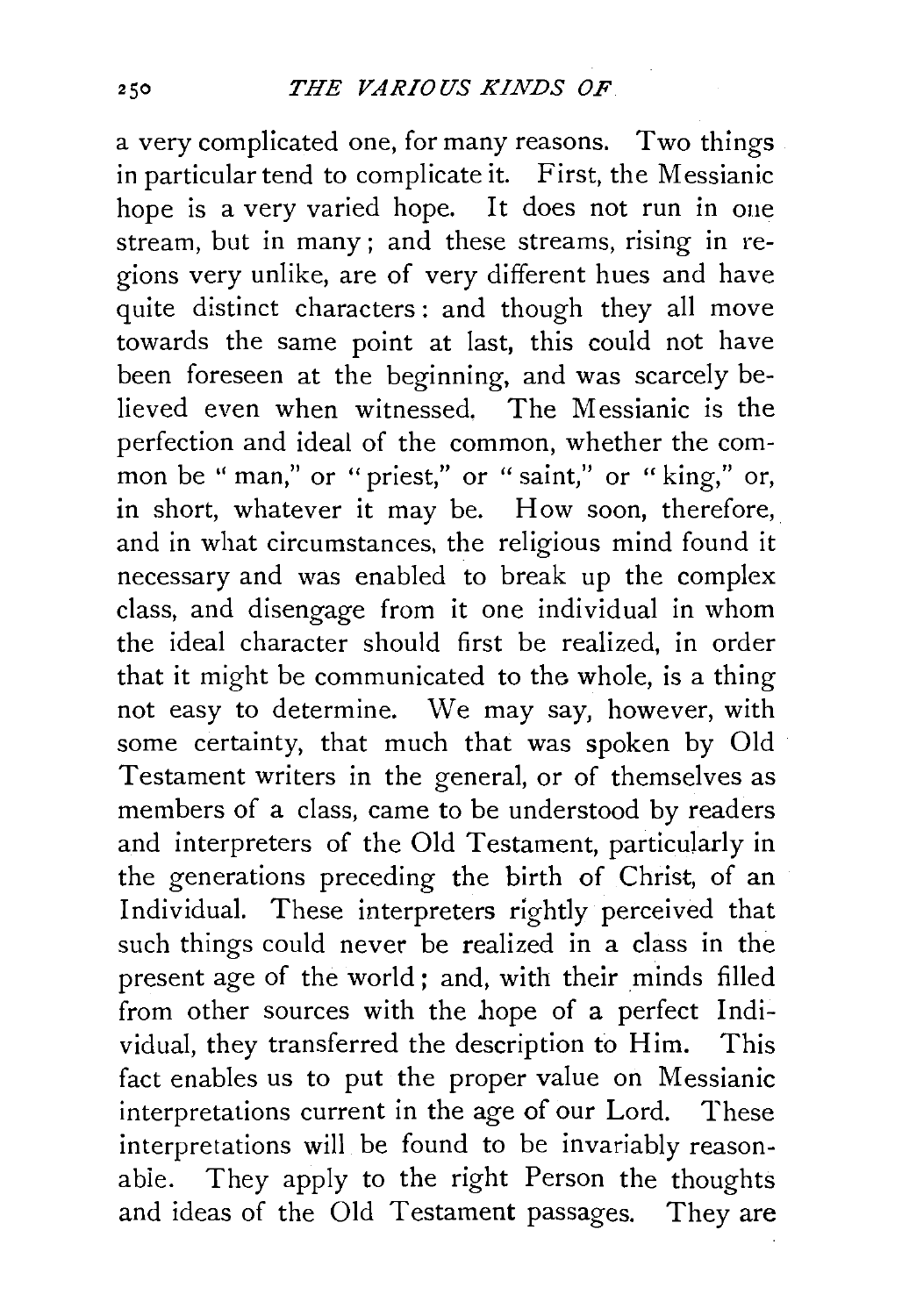true only of Him. But this does not imply that the Old Testament author wrote these passages with an individual, or at least with the Messiah, in his mind. He may have spoken of a common individual, or of a class, in an ideal manner. The Old Testament is poetry. It is a collection of religious ideals. But the ideal, in religion at least, is the truest reality. Such ideals could not have arisen in men's minds without close communion with the mind of God ; but the way in which such thoughts and pictures first came into existence was as ideal descriptions of persons and classes of whom they were not true, and not as literal descriptions of an Individual of whom they were true. But I am anticipating here what should rather be said under the second kind of Messianic prophecies-those spoken not directly of the Messiah Himself.

Second: another thing which complicates the question of date is the uncertainty in which criticism has landed us regarding the age of some of the most brilliant Messianic passages of the Old Testament. We cannot be sure at what precise time these passages have assumed the form in which we possess them. Some of them seem to be literary redactions, belonging to the best age of Hebrew literature, of traditions greatly more ancient. But it is inevitable that a writer should clothe the thoughts of antiquity in the sacred symbols and allusions of his own time. The writer of the Epistle to the Hebrews says of Abraham that "he looked for the city that hath the foundations, whose builder and maker is God" (Chap. xi. 10). He refers to the New Jerusalem, glorified counterpart and ideal of the Holy City upon earth-a picture drawn by history and association that never could have presented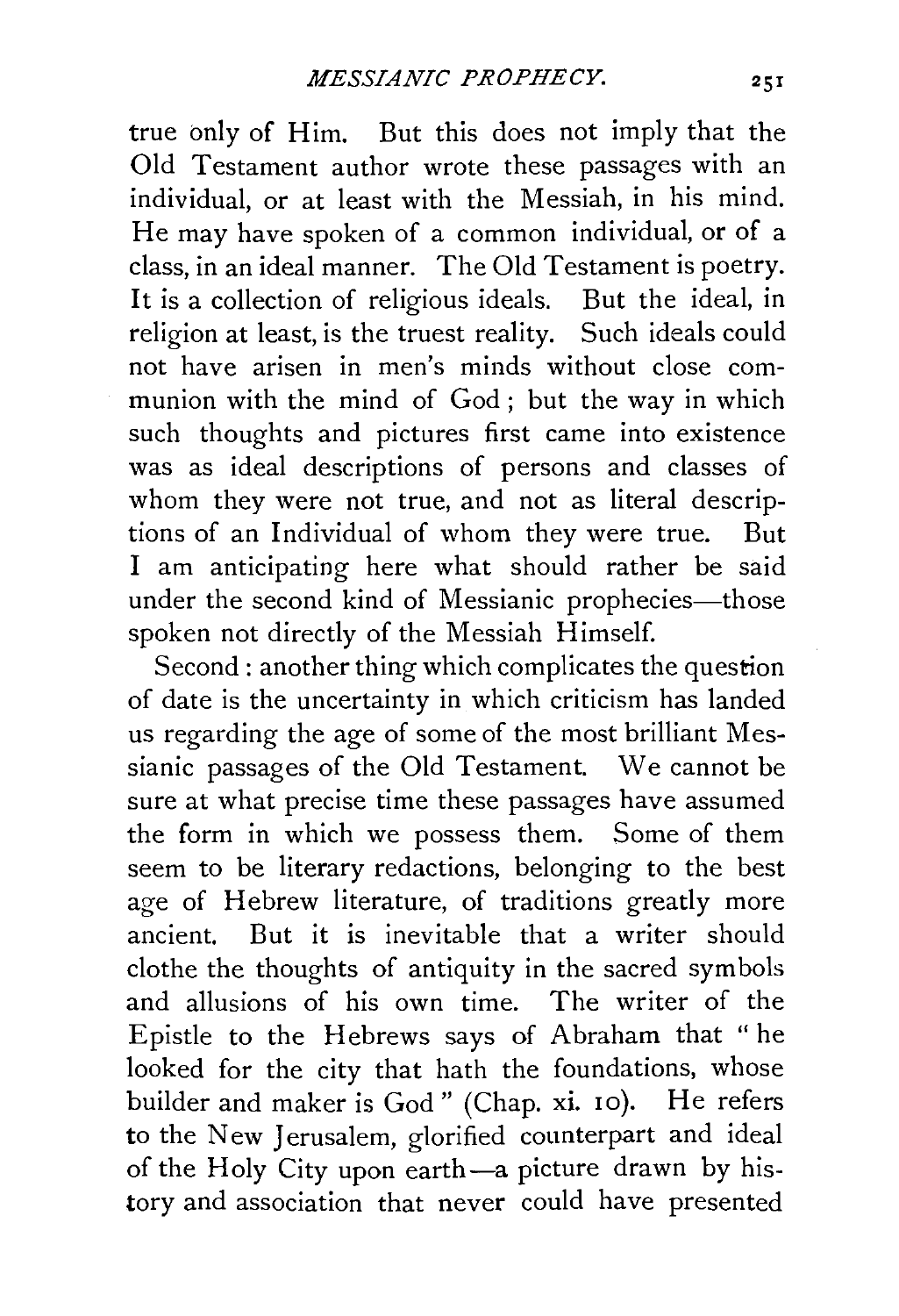itself to Abraham. Yet to this writer, with history and prophecy behind him, the New Jerusalem gathered into one all his hopes and longings, which were also the hopes and longings of Abraham ; and he translates the patriarch's aspirations into the holy symbolism so expressive to himself. Other Scripture writers do the same; and thus, as if intentionally, they baffle criticism. The blessing of Jacob (Gen. xlix.) may belong to this class of passages, as well as the prophecies of Balaam. It is scarcely probable that the former came from the dying patriarch in the shape in which we have it. It is very distinctly Messianic,<sup>1</sup> and it may be difficult to say how much of the Messianic colour may be due to a later time; and how far, like the Apostle to the Hebrews, the redactor of the ancient though veritable and wellpreserved tradition may have thrown into definite symbols of his own day the more vague presentiments and hopes of the father of the tribes. Thus, though on the authority of the Epistle to the Hebrews, we might ascribe to Abraham an expectation and desire of a settled nearness to God and fellowship with Him for ever, we could not infer that the precise figure into which this faith is cast is older than that Epistle itself; and in like manner we may have to draw distinctions between the general thoughts and the precise form of Messianic prophecies in the Old Testament that may greatly interfere with our conclusions regarding the time when particular shades of the Messianic hope first appeared.

Even when we come down to such compositions as the Messianic Psalms, which undoubtedly speak of the

<sup>&</sup>lt;sup>1</sup> That interpretation which translates Verse 10, " Till he (or they) come to Shiloh," seems to me opposed to all the probabilities raised by similar passages, and indeed to be so empty as to be even foolish,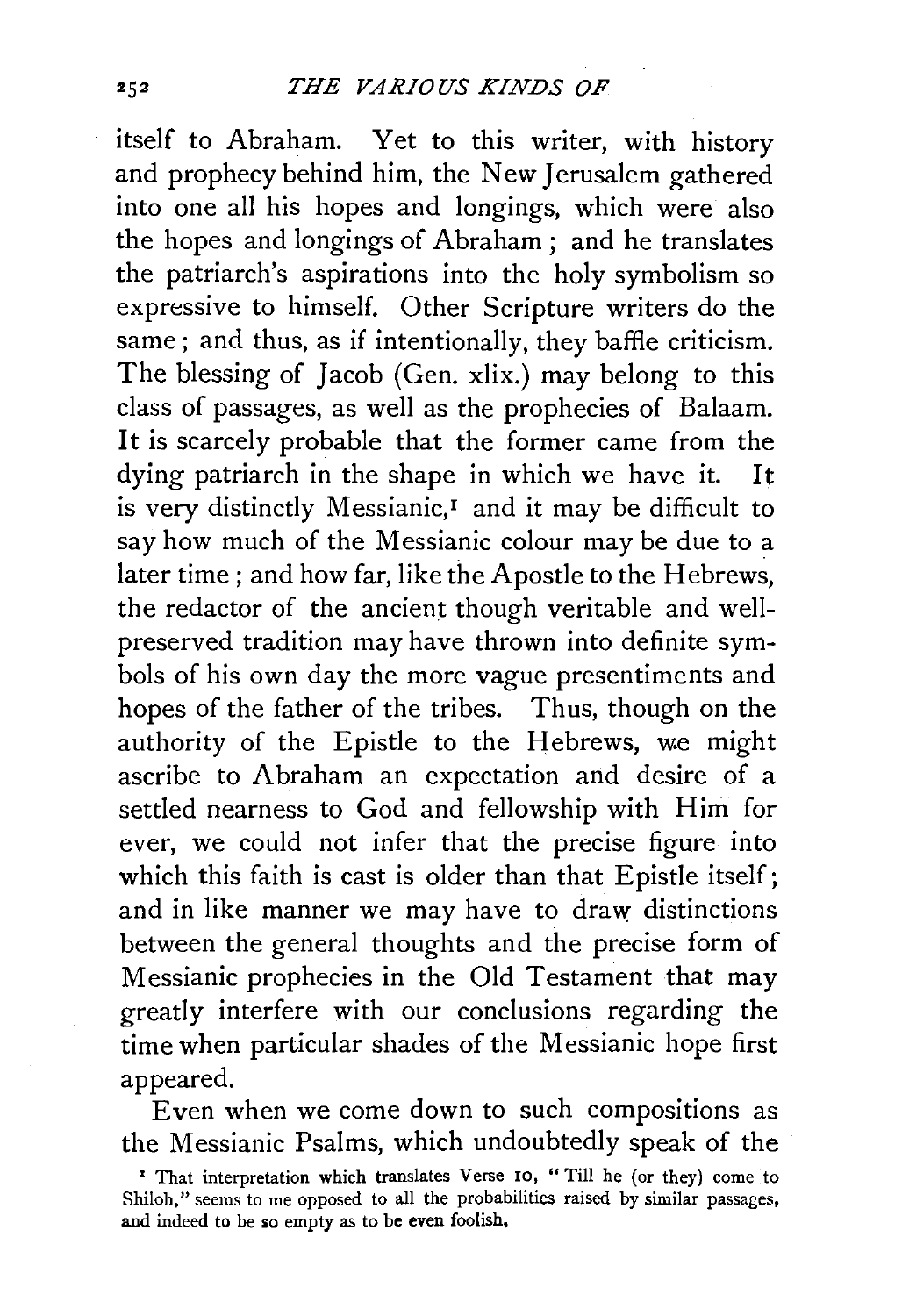theocratic king, it is not easy to decide whether their authors refer to some of the early monarchs of the Davidic House, whom they idealize and invest with all the attributes of a perfect king of the theocracy or kingdom of God, or whether the idea of the theocratic king had already been decomposed, and there had stood out, in opposition to the ordinary kings, that one king certainly referred to by prophets of a later age. Delitzsch, in commenting on Psalm lxxii., which he ascribes to Solomon, and considers to have been sung by that monarch of himself, says: "In the time of David and of Solomon the hope of believers, which was attached to the kingship of David, had not yet fully broken with the present. At that time, with few exceptions, nothing was known of any other Messiah than the Anointed One of God, who was David or Solomon himself. When, however, the kingship in these glorious impersonations had proved itself unable to bring to full realization the idea of the Messiah, or of the Anointed One of God, and when the line of kings that followed thoroughly disappointed the hope which clung to the kingship of the present-a hope which here and there, as in the reign of Hezekiah, blazed up for a moment and then totally died out, and men were driven from the present to look onward into the future-then, and not until then, did any decided rupture take place between the Messianic hope and the present. The image of the Messiah is now painted on the pure ethereal sky of the future (though of. the immediate future) in colours which were furnished by older unfulfilled prophecies, and by the contradiction between the existing kingship and its idea ; it becomes more and more, so to speak, an image super-earthly,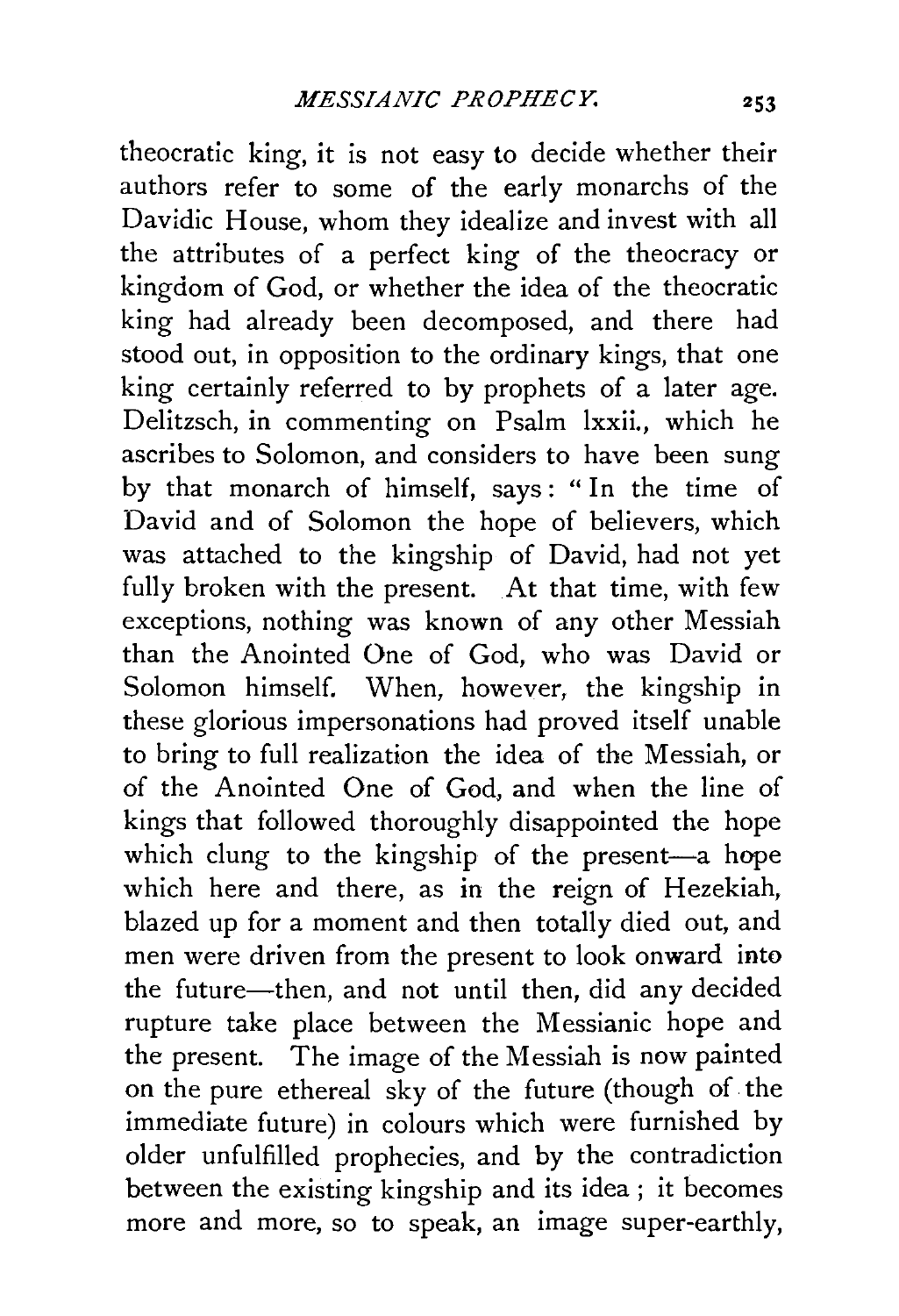super-human, belonging to the future, the invisible refuge and invisible goal of a faith despairing of the present, and thereby rendered relatively more spiritual and heavenly (cf. the Messianic image painted in colours borrowed from our Psalm in Isa. xi. ; Mic. v. 3, 6; Zech. ix. 9, *et seq.)."* 1 With this view most modern writers agree; *e.g.,* Canon Perowne in his greatly apreciated Commentary, and Kurtz in his valuable essay, "Zur Theologie der Psalmen." Delitzsch, it is to be presumed, secures by the expression "with few exceptions" leave to pass a different verdict regarding Psalm ex., which he considers to be "prophetico-Messianic, *i.e.,* in it the future Messiah stands objectively before the mind of David." He believes this psalm to be the only psalm of such a kind, although the poem known as David's last words (2 Sam. xxiii.) belongs to the same category. According to this view, David had already been enabled to resolve the idea of the theocratic kingship into its elements and disengage the extraordinary king; but what a rare spiritual insight enabled him to perceive, it required centuries of theocratic misgovernment and the hard teaching of misfortune to impress even upon the higher minds of the people at large. It is certainly hard to see, on the one hand, how a different construction can be put on Psalm cx.; and, on the other hand, if the teaching of this Psalm had become the possession of any considerable portion of the people, it would surely have revealed itself somewhere during the three centuries that intervened between David and Isaiah. <sup>2</sup>

<sup>•</sup> Vol. ii. P· 299 (Clark).

<sup>•</sup> This subject is very fully discussed in an article by Professor Forbes, of the University of Aberdeen, in the "British and Foreign Evangelical Review," Oct.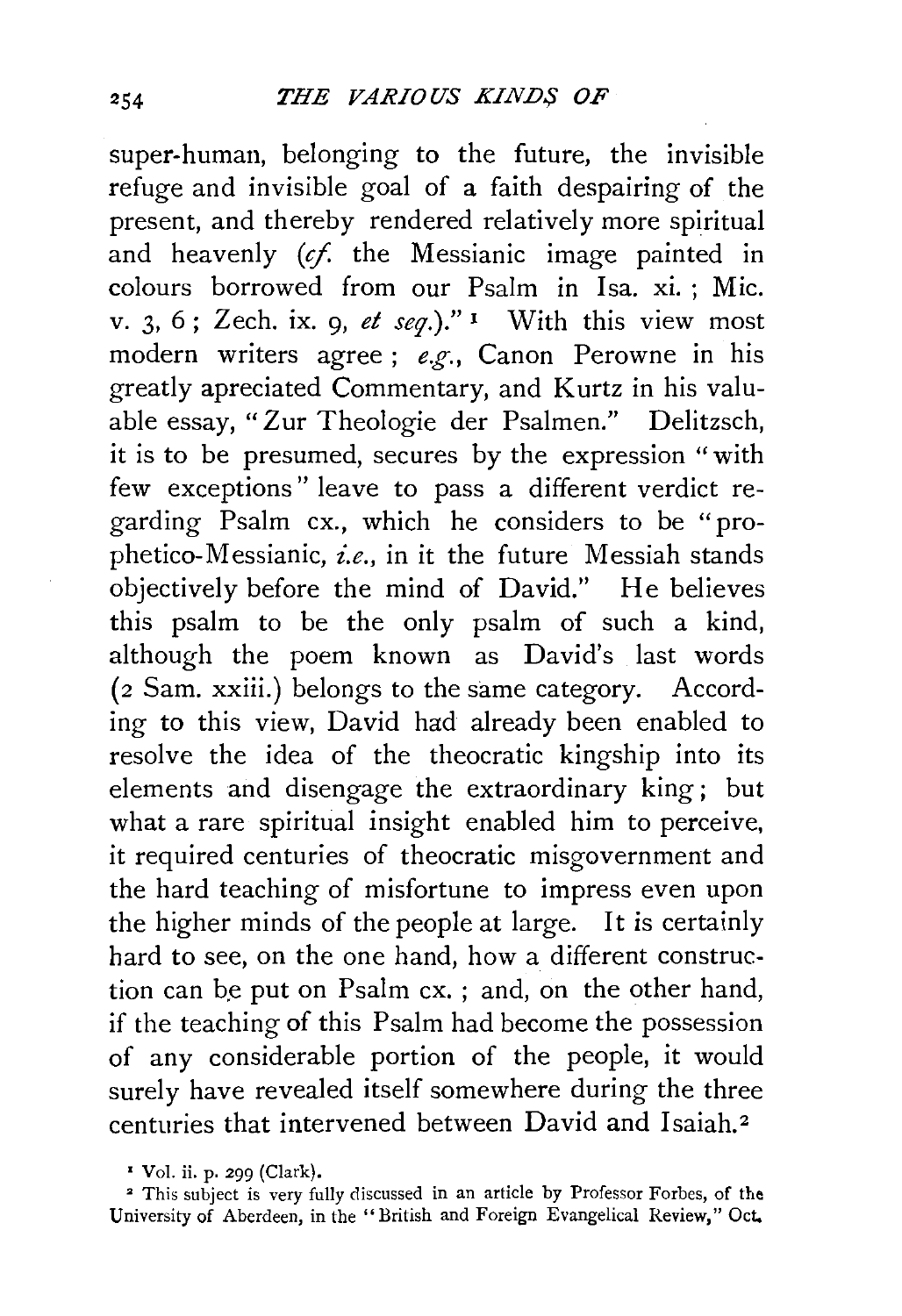There are, then, *real* Messianic prophecies in the Old Testament, that is, statements made with conscious reference in the Hebrew author's own mind to the Messiah. Examples have already been adduced, such as the prophecies in Isaiah ix. and Zechariah ix. ; and there are many others, some passages referring to the Person, and very many to the condition of things in his time. But now, while this is undisputed, it is quite possible that these prophets or Hebrew writers, though speaking consciously of the Messiah, may not always have described Him and his reign precisely as history has shewn them to be. It is quite certain, if Christ was the promised Messiah, as He claimed to be, that they have not done this. Neither was it to be expected that they should. For there was already in their own day such a king and kingdom of God upon the earth; it had a certain form, and existed in relations which varied considerably in different prophetic ages ; and it is no more than may be considered probable that the writer, even when thinking of the future king and kingdom, and while knowing perhaps that the king to come would be unlike the king then ruling, and his kingdom different in form from that then existing, should not have been enabled to describe that king and his kingdom altogether truly as they have appeared. It is only natural that he should describe the king as if he were to come in the relations in which the prophet himself then lived. Thus Micah, after predicting the advent of the king out of Bethlehem Ephratah, adds, "And this man shall be peace when the Assyrian shall come into our land; they shall 1876, on the " Servant of the Lord." I have the more pleasure in referring to Dr. Forbes's paper because it is a very vigorous attack upon some views put forth by me.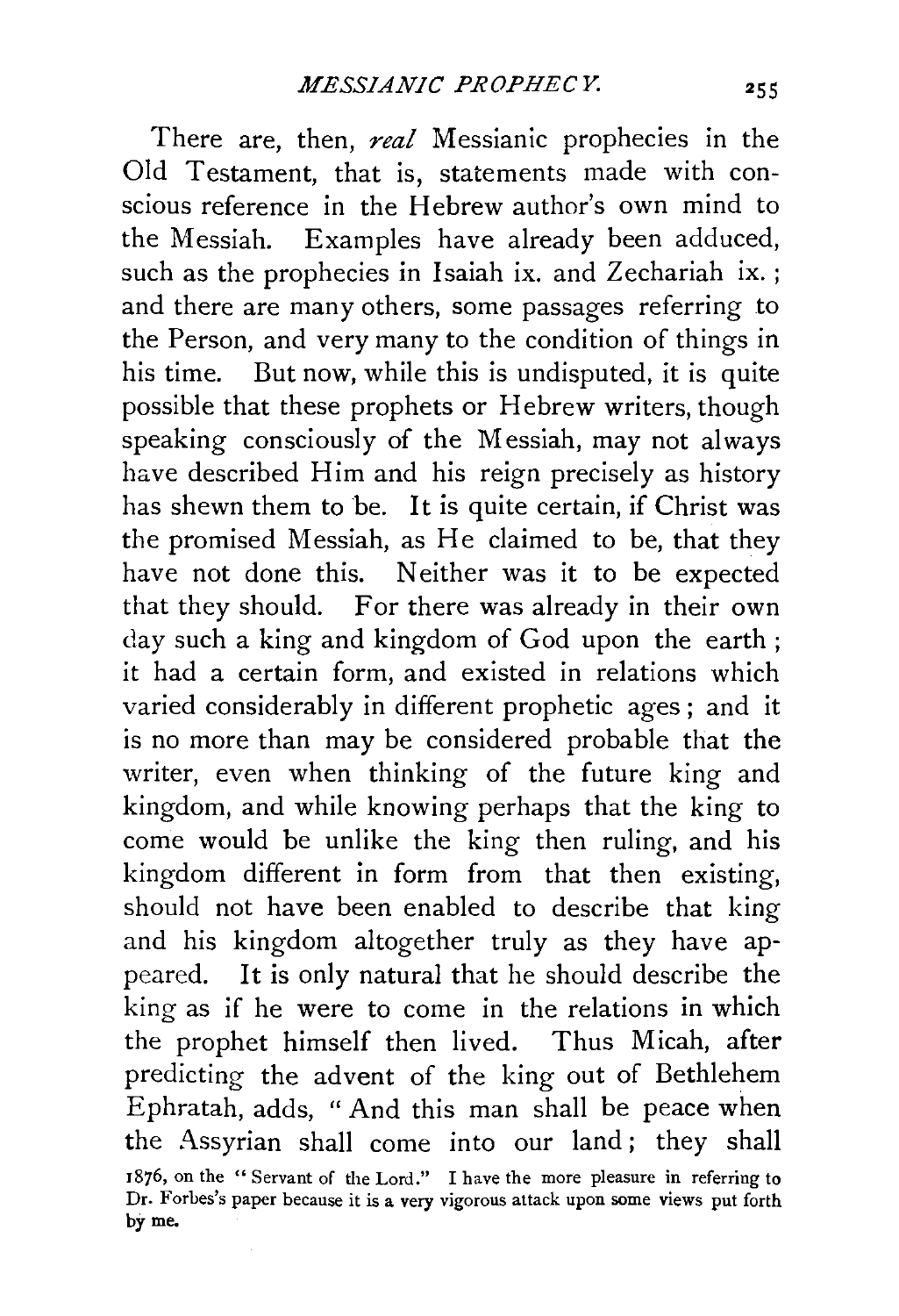waste the land of Assyria with the sword: thus shall he deliver us from the Assyrian when he cometh into our land" (Mic. v. 5). The Messiah is certainly referred to by the prophet, but the conditions in which he appears are those of the prophet's own time. The form of all prophecy, even the directly Messianic, varied according to the historical conditions of the people when it was uttered. That element of it received prominence at any particular time which was then of chief significance in the life of the people. The Messianic age brought to perfection all the blessings and reversed all the evils existing at the respective periods in which prophets predicted it. The " day of the Lord," or "last day," as we name it, a subject so frequently in the minds of the prophets, and closely connected with the Messianic hope, being the final issue of things, is not conceived in the same way by any two prophets; in each it is the moral issue of things as they existed in his day.

Now if it be natural that the prophets should describe the Messiah and the things of his kingdom in this way, it is surely, on the other hand, equally natural that the New Testament should disregard such deviations in form from the reality of history, and fix on the truth that lay beneath them. Prophecy is not history written beforehand, but it has a historical fulfilment. It is truth of the perfect kingdom of God expressed in the forms of life and thinking of Old Testament times. But to deny the permanence of the truth on account of the transitoriness of the form, or to affirm the permanence of the form because of the unchangeableness of the truth-either proceeding is about equal to the other in perversity. It was natural that, looking for-